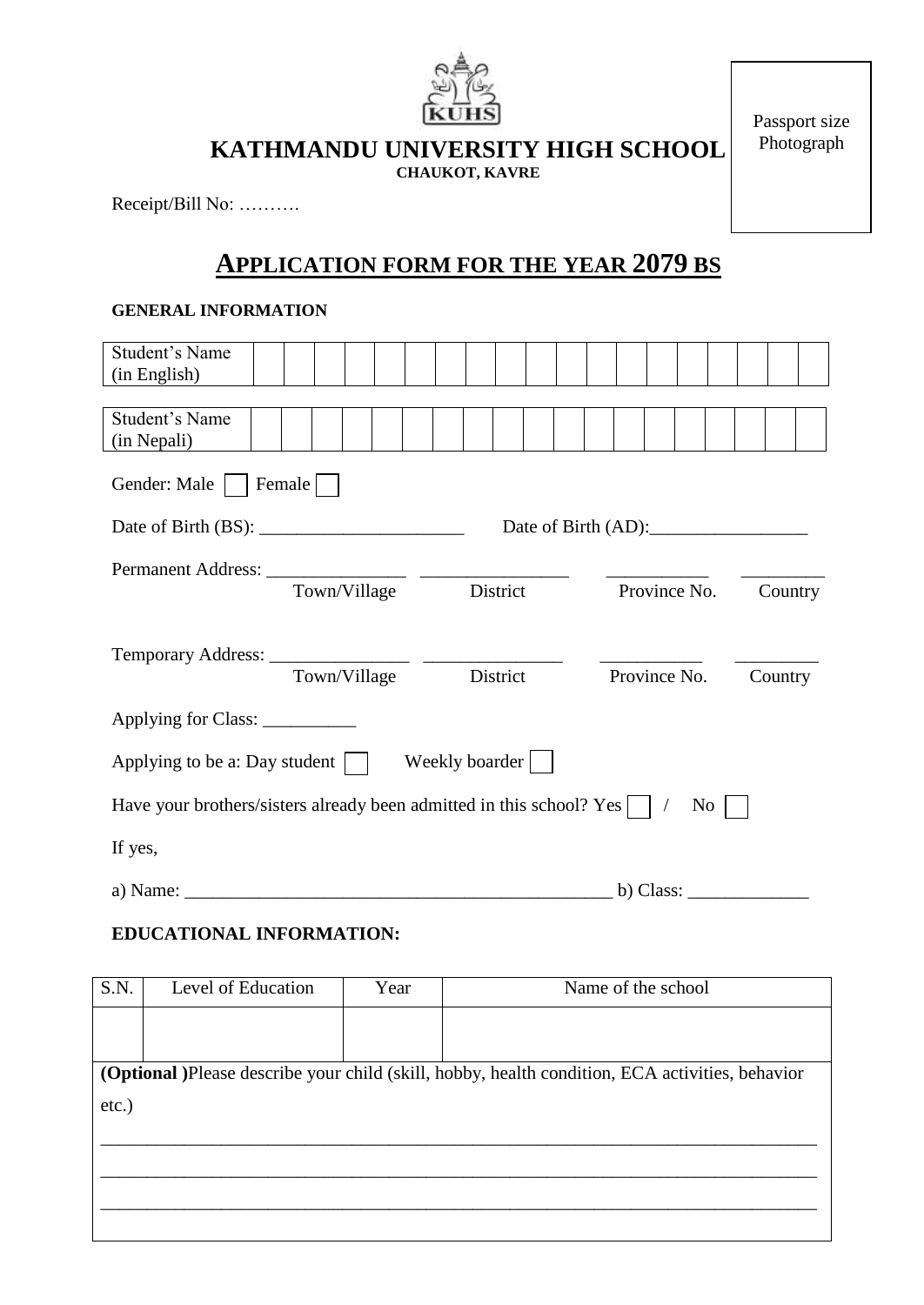|                                            | If KU/DH family, please specify designation: ___________________________________                                                                                                                                                                                                                                                                                                                              |  |
|--------------------------------------------|---------------------------------------------------------------------------------------------------------------------------------------------------------------------------------------------------------------------------------------------------------------------------------------------------------------------------------------------------------------------------------------------------------------|--|
|                                            |                                                                                                                                                                                                                                                                                                                                                                                                               |  |
|                                            |                                                                                                                                                                                                                                                                                                                                                                                                               |  |
|                                            | Mother's Name:                                                                                                                                                                                                                                                                                                                                                                                                |  |
|                                            |                                                                                                                                                                                                                                                                                                                                                                                                               |  |
|                                            |                                                                                                                                                                                                                                                                                                                                                                                                               |  |
|                                            |                                                                                                                                                                                                                                                                                                                                                                                                               |  |
|                                            |                                                                                                                                                                                                                                                                                                                                                                                                               |  |
|                                            |                                                                                                                                                                                                                                                                                                                                                                                                               |  |
|                                            |                                                                                                                                                                                                                                                                                                                                                                                                               |  |
| Guardian's Name (if any other than Parent) |                                                                                                                                                                                                                                                                                                                                                                                                               |  |
|                                            |                                                                                                                                                                                                                                                                                                                                                                                                               |  |
|                                            |                                                                                                                                                                                                                                                                                                                                                                                                               |  |
|                                            | Date: $\frac{1}{\sqrt{1-\frac{1}{2}}\sqrt{1-\frac{1}{2}}\sqrt{1-\frac{1}{2}}\sqrt{1-\frac{1}{2}}\sqrt{1-\frac{1}{2}}\sqrt{1-\frac{1}{2}}\sqrt{1-\frac{1}{2}}\sqrt{1-\frac{1}{2}}\sqrt{1-\frac{1}{2}}\sqrt{1-\frac{1}{2}}\sqrt{1-\frac{1}{2}}\sqrt{1-\frac{1}{2}}\sqrt{1-\frac{1}{2}}\sqrt{1-\frac{1}{2}}\sqrt{1-\frac{1}{2}}\sqrt{1-\frac{1}{2}}\sqrt{1-\frac{1}{2}}\sqrt{1-\frac{1}{2}}\sqrt{1-\frac{1}{2}}$ |  |
|                                            |                                                                                                                                                                                                                                                                                                                                                                                                               |  |
|                                            | Please attach a copy of your child's Birth Certificate and a Grade Sheet of this academic year.                                                                                                                                                                                                                                                                                                               |  |

|  | • Birth Certificate $\vert \vert$                             |  |
|--|---------------------------------------------------------------|--|
|  | • Grade Sheet of any latest exam of current class             |  |
|  | • Official letter if you are from Kathmandu University Family |  |
|  | • Application charge receipt                                  |  |